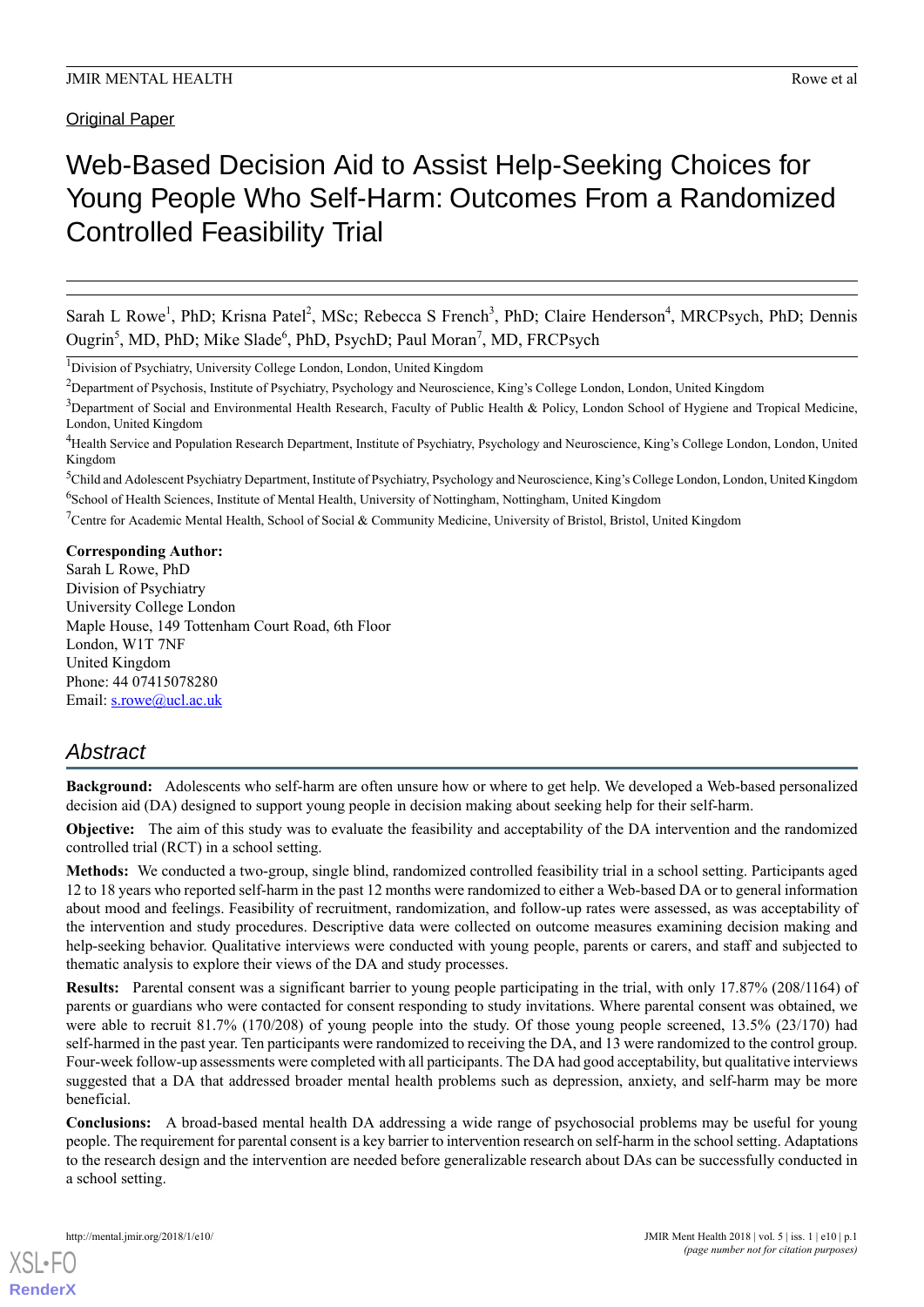**Trial Registration:** International Standard Randomized Controlled Trial registry: ISRCTN11230559; http://www.isrctn.com/ISRCTN11230559 (Archived by WebCite at http://www.webcitation.org/6wqErsYWG)

*(JMIR Ment Health 2018;5(1):e10)* doi:*[10.2196/mental.8098](http://dx.doi.org/10.2196/mental.8098)* 

#### **KEYWORDS**

adolescent; self-harm; decision aid; intervention; schools; feasibility; randomized controlled trials; ethics

## *Introduction*

#### **Background**

Self-harm is common among young people, affecting about 1 in 10 people [\[1](#page-10-0),[2](#page-10-1)]. A past history of self-harm is also the strongest predictor of suicide, and so self-harm is a major public health concern [[3\]](#page-10-2).

Between a third and one half of young people who self-harm do not know where to seek help [[4\]](#page-10-3). Given the reach of the Internet, Web-based approaches to supporting decision making may provide an important new way of providing decisional support.

Decision aids (DAs) are tools that assist the decision-making process by identifying the options available and the attributes associated with these options, as well as clarifying personal values and preferences [\[5](#page-10-4),[6\]](#page-10-5). They have been shown to increase knowledge, decrease decisional conflict, and encourage more active participation in decision making around matters relating to health [\[7\]](#page-10-6). DAs are more commonly used in adult populations, and little research has examined their potential utility within populations of young people or indeed, within the area of mental health [\[8](#page-10-7),[9\]](#page-10-8). We have developed (with the help of young people and clinicians) a Web-based personalized DA based on the principles of multi-criteria decision analysis (MCDA) [[10\]](#page-10-9) and designed to support young people in making help-seeking choices for their self-harm.

## **Aims and Objectives**

Our aim was to evaluate the feasibility and acceptability of the DA intervention and the randomized controlled trial (RCT) in a school setting. The objectives were as follows:

- 1. To assess recruitment or attrition rates, acceptability of randomization, data completeness, and feasibility of school-based sampling
- 2. To inform the design of an adequately powered, future effectiveness study through the reporting of descriptive data on candidate measures
- 3. To explore the views and experiences of the intervention and participating in the study with young people, staff, and parents

# *Methods*

#### **Trial Design**

[XSL](http://www.w3.org/Style/XSL)•FO **[RenderX](http://www.renderx.com/)**

This was a two-group, parallel arm, single blind RCT. The trial protocol has been previously published [[11](#page-10-10)], and in brief, outlines the development and piloting of the DA and plans for this feasibility study. We randomized school students who were screened for self-harming behavior to either receiving a DA

(intervention group) or general information about mood and feelings (control group). Outcome measures using self-report questionnaires were completed at baseline (pre intervention), post intervention, and 4-week follow-up. Qualitative interviews were conducted with a subset of young people, staff, and parents to explore their views and experiences of the intervention and participating in the study.

#### **Participants**

Inclusion criteria were young people aged 12 to 18 years attending the study site secondary school, with a basic proficiency in English language, and who had self-harmed in the past 12 months. Participants were excluded if they were lacking capacity to consent. This refers to young people who had cognitive or language difficulties that would preclude subjects being able to understand, retain, and weigh up information about the study and then communicate their decision regarding participation (ie, providing informed consent).

## **Procedure**

Potential participants were identified at a secondary school in an inner London borough. Parents or carers of students in the school were sent information by post, asking for their consent to invite their child to participate. This was followed by presentations at school assemblies (to students), school newsletters, circulation of a link to a podcast (audio recording) about the study, and a reminder email. Where consent was given, their child was invited to participate, and once consented, the participant completed a Web-based questionnaire at school (in their lunch break or after school) asking demographic questions (eg, age and gender), a short standardized questionnaire about their mood and feelings, and two questions about the occurrence of any self-harm behavior in the previous year. If the participant did not report self-harming in the previous year (including those who had never self-harmed and those who had self-harmed more than 12 months ago), the questionnaire ended, and they were given a paper copy of general information about feelings and emotions from the ChildLine website. For these participants, completion of the questionnaire was a onetime only occurrence that took approximately 5 to 10 min. All participants received a £5 voucher upon completion of the assessment to thank them for their time.

If the participant reported that they had self-harmed in the previous 12 months, they completed baseline measures and were then randomized by a computer program to one of two groups: (1) a DA group who completed the DA and were then presented with help-seeking options that were based on information they provided while using the DA. Once they completed the DA, they received a paper copy of information on how to access any of the help-seeking options that were listed in the DA and (2) a control group allocated to general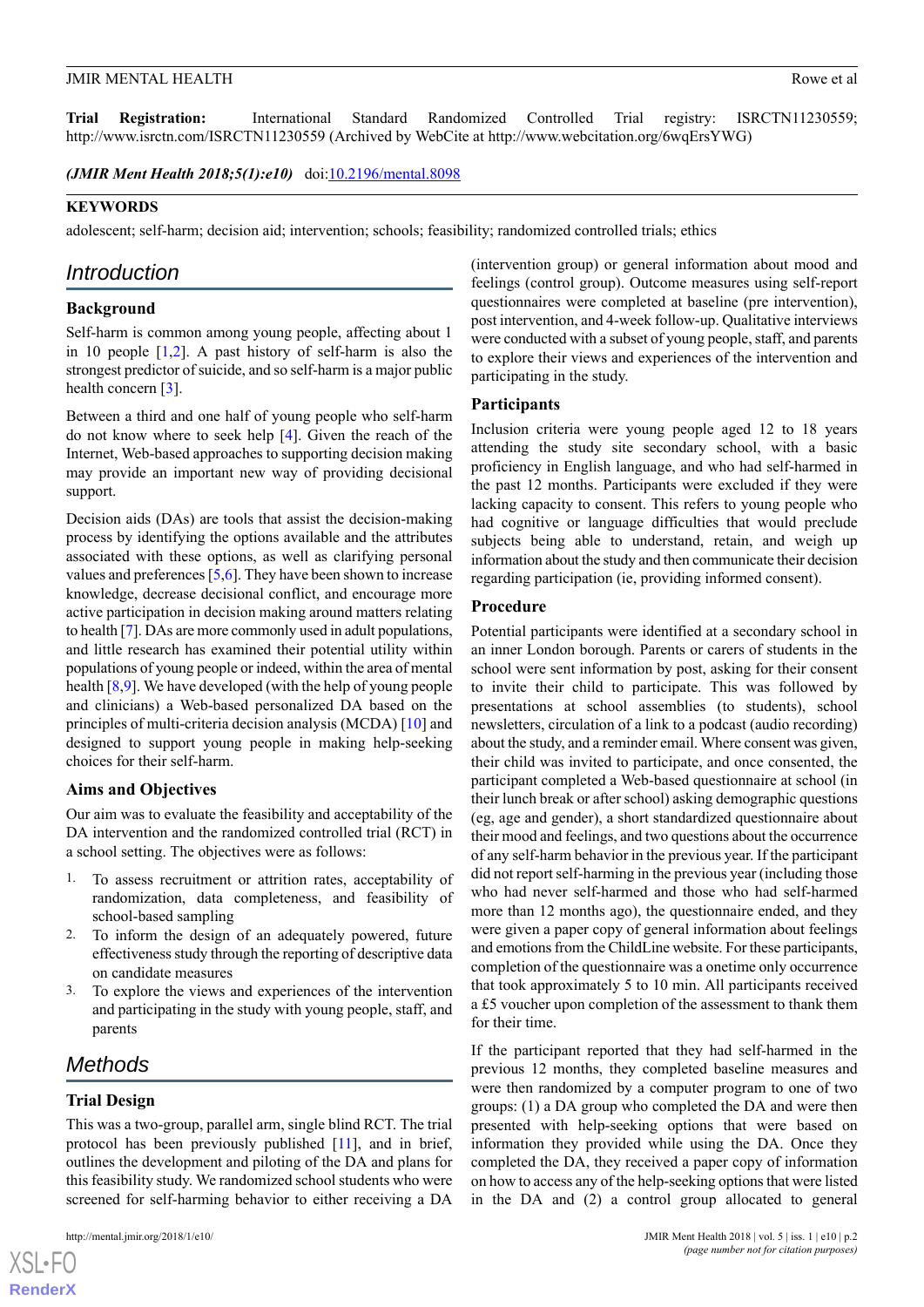information about feelings and emotions from the ChildLine website.

All randomized participants completed the measures before and after they went through the DA or control condition and at 4-week follow-up.

At the 4-week follow-up appointment, participants were invited for a qualitative interview to explore their views and experiences of the study procedures and for those randomized to the intervention, their views and experiences of the DA. Young people who had not indicated self-harm on the survey were also interviewed about their views of the study and potential utility of the DA for young people who self-harm. The sample was selected to include both males and females and a range of ages. All interviews were conducted during school hours in a private room on campus, and participants received a £10 Amazon voucher upon completion of the interview to thank them for their time.

Parents or carers of children attending the school (irrespective of whether their child had participated in the study) and teachers and pastoral staff were approached for a telephone interview to obtain their views on the intervention and recruitment into the feasibility trial. Consent for interview was obtained via email. Telephone interviews were conducted with parents or carers in a private room on the university site. All interviews were audio-recorded (with participant's permission) and transcribed verbatim; details were anonymized to preserve participant identity.

## **Ethics and Governance Approvals**

This feasibility trial was approved by King's College London College Research Ethics Committee; ref PNM/14/15-114, and the trial was registered with the International Standard Randomized Controlled Trial registry (ISRCTN11230559).

# **Intervention Arm**

The DA (called "My Self-Help Tool") is based on the principles of MCDA and designed for young people to be used by themselves, to find out about different help-seeking options for self-harm (such as family, general practitioner, or telephone helpline). In addition to the sources of support, users were asked to identify help-seeking attributes that were of importance to them, ranging from confidentiality to other concerns (such as not wanting to be seen as attention seeking). They were then required to indicate the degree of importance they attached to each identified attribute according to the help-seeking options they had chosen, for example, weighting how important maintenance of confidentiality was to them. Once they had made their selections, a personalized rating and ranking of the help-seeking options was presented to them based on the information they had submitted (see [Multimedia Appendix 1](#page-10-11)) [[10](#page-10-9)[,12](#page-10-12)].

# **Control Arm**

 $XSI - F($ **[RenderX](http://www.renderx.com/)**

Participants in the control arm received general information on feelings and emotions from the ChildLine website. This information was displayed as a static (noninteractive) page in our questionnaire rather than a link that young people could use to connect to the ChildLine website. This comparison group

## **Safety Protocols**

All participants who disclosed self-harm during the study (irrespective if it was in the past 12 months or more than 12 months ago) were referred to the school counselor to ensure they remained safe and were given appropriate support, as explained before enrollment in the study information sheet. Parents were also informed of this referral in accordance with school policy.

## **Measures**

# *Baseline Assessments: All Participants*

The screening questionnaire comprised sociodemographics (gender, age, ethnicity, and living situation) and information about possible support networks (eg, siblings, boyfriend or girlfriend, or social worker), the Short Mood and Feelings Questionnaire (13-item self-rated measure of depressive symptoms with scores of 10 or greater indicating the likely presence of major depression) [[13\]](#page-10-13), and two questions on self-harming behavior: (1) "Have you ever deliberately tried to harm yourself (such as cut yourself or taken an overdose)?" and (2) "When was the last time you tried to harm yourself?" [[14\]](#page-10-14).

## *Decision Aid Group and Control Intervention*

- Stage of decision making scale: This scale measures the individual's readiness to engage in decision making [[15\]](#page-10-15). It consists of one item with six response options anchored at 1 (haven't started to think about the choices) and 6 (have already made a decision and am unlikely to change my mind).
- 2. General Help-Seeking Questionnaire (GHSQ, intentions): This assesses future help-seeking intentions and recent and past help-seeking experiences [[16\]](#page-10-16). It uses a 7-point Likert scale ranging from 1 (extremely unlikely) to 7 (extremely likely) for each help source option. Higher scores indicated higher intentions.
- 3. Questionnaire on anticipated discrimination: This 14-item questionnaire measures the extent to which people anticipate personally experiencing discrimination in key life domains as a result of mental health problems [[17\]](#page-10-17). It uses a 4-point Likert scale ranging from 0=strongly disagree to 3=strongly agree. We used five items from this measure that are relevant to our study population (adolescents).
- 4. Decisional Conflict Scale (DCS): The decisional conflict scales measure personal perceptions of (1) Uncertainty in choosing between options, (2) Modifiable factors contributing to uncertainty, and (3) Effective decision making. The 16-item version of the scale was used  $[18]$  $[18]$ ; each item is rated on a 5-point Likert scale ranging from 0=strongly agree to 4=strongly disagree. A total score and 5 subscores (uncertainty subscore, informed subscore, vales clarity subscore, support subscore, and effective decision subscore) are generated. Scores exceeding 37.5 are associated with decisional delay or feeling unsure about implementation. We asked questions pertaining to the support and uncertainty subscales only.

*(page number not for citation purposes)*

# JMIR MENTAL HEALTH ROWERS AND ROWER AND ROWER ALL THE ROWER AND ROWER AT THE ROWER ASSESSMENT ROWER AND ROWER AND ROWER ASSESSMENT ROWER AND ROWER ASSESSMENT ROWER ASSESSMENT ROWER AND ROWER ASSESSMENT ROWER AND ROWER ASSE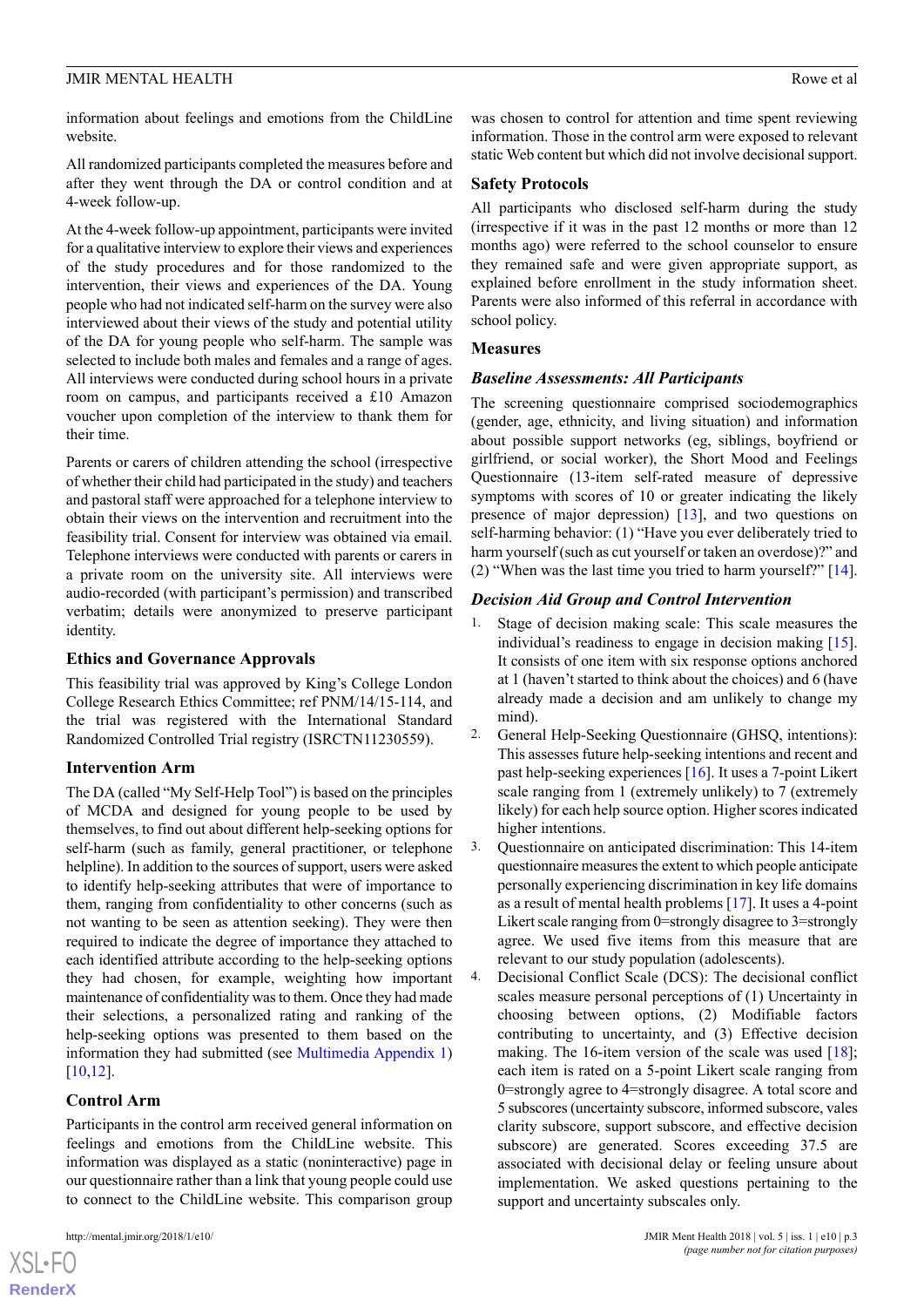5. Questions on the DA (only completed by those allocated to the DA group): Participants were asked to answer questions about (1) whether they would follow the "recommended" option, (2) whether the use of the DA has changed any of their perceptions or feelings about their help-seeking options, (3) whether there is anything we could do to improve the DA, and (4) whether or not they would recommend the DA to other young people who have self-harmed.

The support and uncertainty subscales from the DCS and the Stage of Decision Making scale were repeated immediately after completing the DA. All measures were repeated at 4 weeks, with the only change being to the GHSQ, which asked about actual help-seeking behavior in the past 4 weeks.

Once this assessment was completed, all participants (and a small sample of nontrial participants) were invited to participate in a qualitative interview, which sought to explore factors relating to participation in the study and for intervention participants, views, and experiences of the DA (eg, how, if at all, the DA prompted help-seeking behavior).

## *Sample Size*

We undertook a power calculation to give us a target number to aim toward. For continuous outcomes relating to decision making and empowerment, a sample size of 60 (30 randomized to the DA and 30 randomized to the control condition) would detect a standardized effect size of 0.75, with 80% power [[19\]](#page-11-0). To obtain a sample of 60 young people reporting self-harm to be randomized, we needed to recruit and screen 600 pupils based on a 10% prevalence rate [\[2](#page-10-1)].

# *Randomization and Blinding*

Following consent and baseline assessment, participants who were randomized into the intervention and control groups (ie, those who had self-harmed in the past year) were placed into one of eight trial strata (all boys were grouped into a single stratum, and girls were grouped into seven age strata). We stratified randomization by gender because self-harm typically occurs more frequently in female compared with male adolescents [\[20](#page-11-1)]. Each stratum was allocated using a random permuted block algorithm, with a block size of four. Appropriate locks were in place to ensure that randomization tokens could not be used multiple times or skipped over. Research staff were blinded to allocation of the intervention or control arms at post intervention and follow-up.

# *Statistical Analysis Plan*

In keeping with recommendations for small-scale feasibility trials, the analysis focused on feasibility of scaling up to a full-scale RCT [\[21](#page-11-2)]. This consisted of the following:

1. To determine feasibility of recruitment to the study, parental and student invitation and consent rates were documented, and the number of young people meeting inclusion or exclusion criteria were examined. Details of those who declined to be randomized and an option for their reason for refusing were recorded.

- 2. Treatment acceptability was assessed by the proportion of participants who refused to use the DA. Retention up until 4-week follow-up was examined.
- 3. Feasibility of the research protocol was assessed by the proportion of participants failing to adhere to the full research protocol, the burden of which will be similar to that which could be expected in a full study. The target collection of complete data was 90% of all participants recruited.
- 4. Exploratory findings were conducted on outcome measures, and we used a CI approach to assist the justification for proceeding to a future trial. A linear regression with the treatment group contrast was used to assess the difference between groups, adjusted for baseline differences. A linear regression with a single binary explanatory variable is equivalent to a *t* test. It was chosen instead of a *t* test because it is not possible to perform a *t* test with more than one explanatory variable, so we would not have been able to adjust for baseline using a *t* test. Effect sizes for partial eta squared are larger values than eta-squared, ranging from 0.01 (small), 0.09 (medium), and 0.25 (large). All analyses were performed with Statistical Package for the Social Sciences (SPSS) versions 22.0 and 24.0 (IBM Corp) for Windows.

# *Qualitative Analysis*

Thematic analysis [[22\]](#page-11-3) was used for this study. After initial familiarization with data from the first five transcripts, KP and RF generated a preliminary coding framework. Primary analysis was undertaken by one author (KP) using Nvivo10 (QSR International) [\[23](#page-11-4)]. KP coded all the interviews using the agreed framework with themes and subthemes identified, along with deviant and atypical cases. Discussions were held to ensure themes were adequately reflected in the raw data [\[11](#page-10-10)].

# *Results*

# **Quantitative Findings**

# *Feasibility of Recruitment and Consent Rates*

Recruitment is shown in [Figure 1.](#page-4-0) A total of 208 parents or guardians gave consent (17.87%, 208/1164). Attempts to contact the 208 young people resulted in 170 (81.7%) participants recruited over 10 months (October 2015-July 2016). No young people were excluded on the grounds of lack of capacity to consent.

# *Feasibility of Randomization Procedures, Response Rates, and Follow-Up Rates*

Of the 170 young people who were screened using the Web-based questionnaire, 23 (13.5%) reported self-harming behavior in the past year (and 5 reported self-harm occurring over a year ago). None of the 23 eligible participants declined to be randomized (intervention n=10, control group n=13). Final follow-up was completed in August 2016. No baseline, postintervention, or 4-week follow-up data were missing.

# *Baseline Characteristics and Previous Help-Seeking for Self-Harm*

Demographic data for the sample are displayed in [Table 1.](#page-5-0)

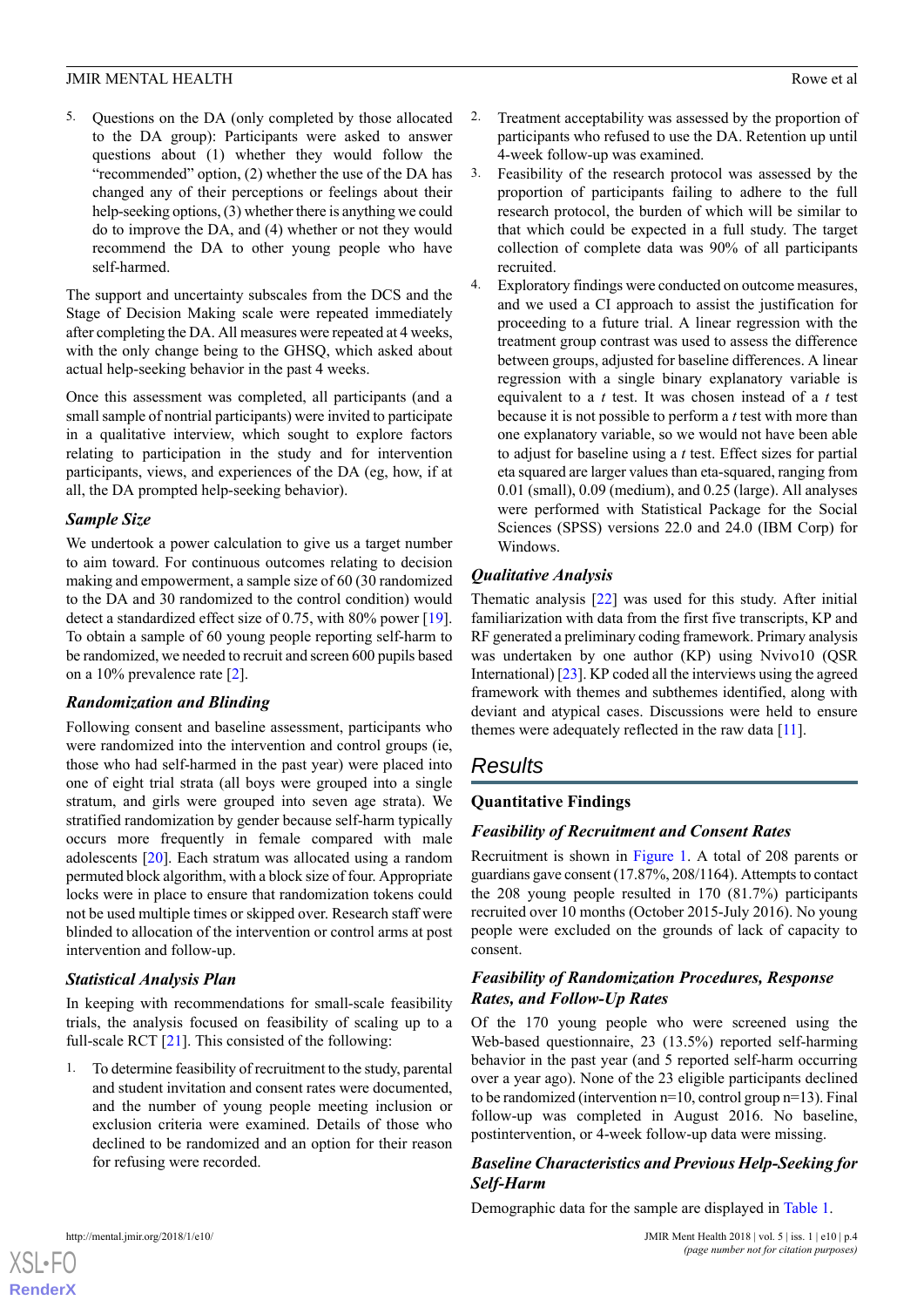## JMIR MENTAL HEALTH Rowe et al.

<span id="page-4-0"></span>Figure 1. Flowchart of the trial design. DA: decision aid.



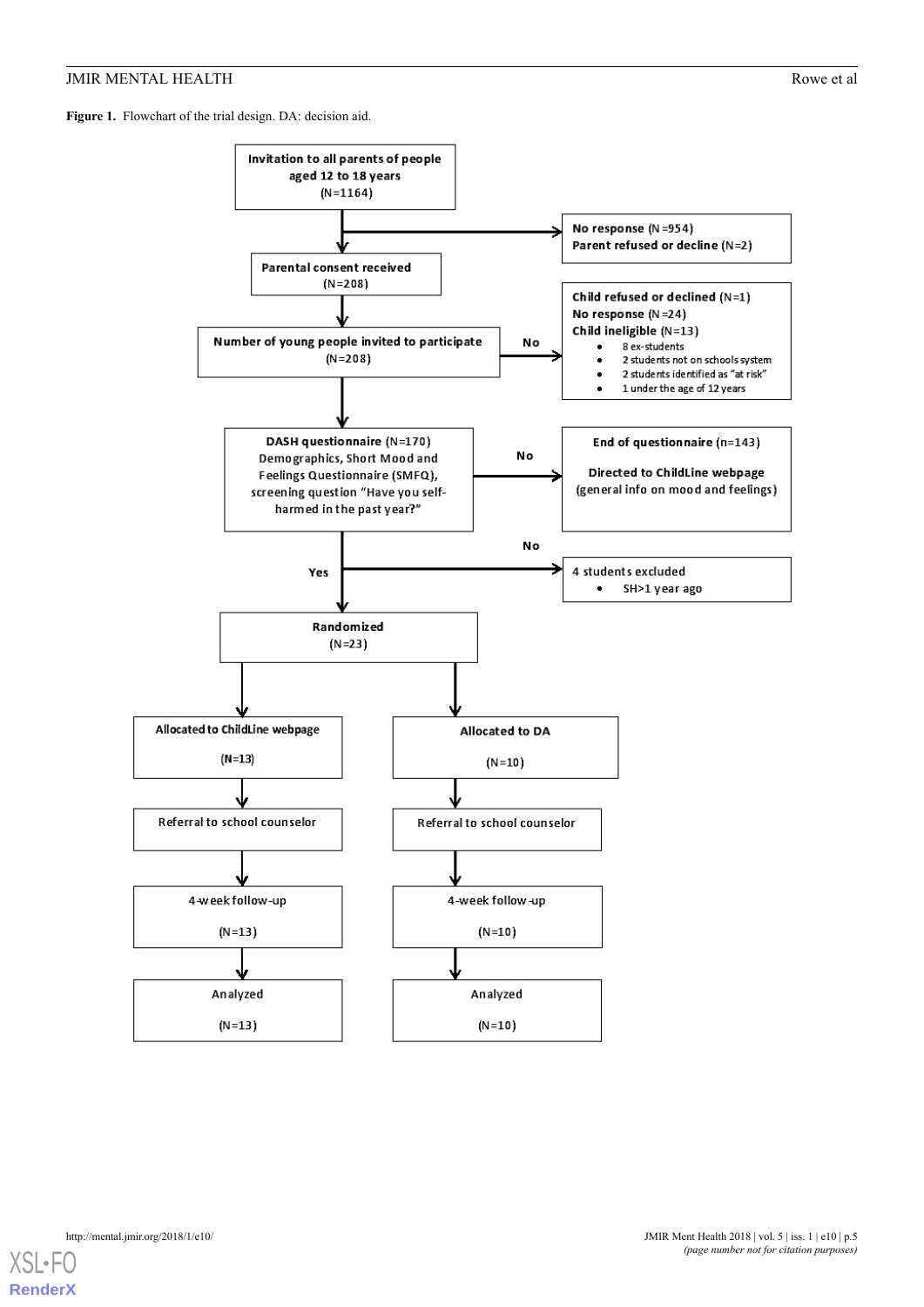## JMIR MENTAL HEALTH

<span id="page-5-0"></span>**Table 1.** Descriptive statistics for study sample.

| Demographics                                                 | Decision aid $(N=10)$ | Control $(N=13)$ | Not randomized $(N=147)$ |
|--------------------------------------------------------------|-----------------------|------------------|--------------------------|
| Gender, $n$ $(\%)$                                           |                       |                  |                          |
| Female                                                       | 6(60)                 | 8(62)            | 77(52.3)                 |
| Male                                                         | 4(40)                 | 5(38)            | 70(47.6)                 |
| Ethnicity, $n$ (%)                                           |                       |                  |                          |
| White                                                        | 10(100)               | 11(84)           | 110(74.8)                |
| Mixed or multiple                                            | 0(0)                  | 1(8)             | 14(9.5)                  |
| Asian or Asian British                                       | 0(0)                  | 0(0)             | 5(3.4)                   |
| Black or African or Caribbean or black British               | 0(0)                  | 0(0)             | 14(9.5)                  |
| Other                                                        | 0(0)                  | 1(8)             | 4(2.7)                   |
| Age (years)                                                  |                       |                  |                          |
| $12 - 15$                                                    | 8(80)                 | 12(92)           | 138 (93.8)               |
| $16 - 18$                                                    | 2(20)                 | 1(8)             | 32(21.8)                 |
| Short Mood and Feelings Questionnaire total score, mean (SD) |                       |                  |                          |
| $0 - 10$                                                     | 4(40)                 | 6(46)            | 133(90.5)                |
| 11-26 (depressive symptoms)                                  | 6(60)                 | 7(54)            | 14(9.5)                  |

#### <span id="page-5-1"></span>**Table 2.** Linear regression of outcome measures.

| Outcome measures                            | Decision aid | Control    | Regression                                      |                  |                          |
|---------------------------------------------|--------------|------------|-------------------------------------------------|------------------|--------------------------|
|                                             | Mean (SD)    | Mean (SD)  | Group difference $(95\% \text{ CI})^{\text{a}}$ | $t$ , $P$ values | Effect size $(\eta^2)^b$ |
| <b>Stage of decision making</b>             |              |            |                                                 |                  |                          |
| Preintervention                             | 3.7(2.0)     | 3.1(2.1)   |                                                 |                  |                          |
| Postintervention                            | 4.0(1.6)     | 4.0(1.7)   | $-0.4$ ( $-1.4$ to 0.8)                         | $-0.68, .51$     | 0.02                     |
| 4-week follow-up                            | 3.5(3.5)     | 4.8(1.6)   | $-1.4$ (-3.0 to 0.3)                            | $-0.17, .10$     | 0.13                     |
| DCS <sup>c</sup> uncertainty subscale       |              |            |                                                 |                  |                          |
| Preintervention                             | 31.7(32.8)   | 35.9(33.9) |                                                 |                  |                          |
| Postintervention                            | 31.7(33.7)   | 37.2(35.5) | $-1.3$ ( $-11.1$ to 8.4)                        | $-0.29, .78$     | 0.00                     |
| 4-week follow-up                            | 40.0(42.5)   | 30.8(27.9) | $11.1 (-14.3 \text{ to } 37.7)$                 | 0.94, .36        | 0.04                     |
| <b>DCS</b> support subscale                 |              |            |                                                 |                  |                          |
| Preintervention                             | 15.0(18.3)   | 19.2(23.4) |                                                 |                  |                          |
| Postintervention                            | 15.0(24.2)   | 11.5(19.7) | $6.8$ (-5.4 to 19.0)                            | 1.17, .26        | 0.06                     |
| 4-week follow-up                            | 21.7(26.1)   | 15.4(18.6) | $5.7$ (-14.1 to 25.6)                           | 0.60, .55        | 0.02                     |
| Questionnaire on anticipated discrimination |              |            |                                                 |                  |                          |
| Preintervention                             | 4.5(2.7)     | 5.4(2.2)   |                                                 |                  |                          |
| 4-week follow-up                            | 6.1(3.6)     | 4.4(2.1)   | $0.4$ (-0.8 to 0.9)                             | 1.76, .10        | 0.13                     |
| $GHSQd$ (intentional help-seeking)          |              |            |                                                 |                  |                          |
| Preintervention                             | 36.4(8.4)    | 45.8(8.9)  | 9.1 $(-16.7 \text{ to } -1.4)$                  | 2.47, .02        | 0.23                     |
| GHSQ (actual help-seeking)                  |              |            |                                                 |                  |                          |
| 4-week follow-up                            | 1.6(1.8)     | 2.2(1.9)   | $0.6$ (-2.3 to 1.0)                             | 0.80, .44        | 0.03                     |

<sup>a</sup>Adjusted for baseline scores.

<sup>b</sup>Partial eta squared.

<sup>c</sup>DCS: Decisional Conflict Scale.

<sup>d</sup>GHSQ: General Help-Seeking Questionnaire.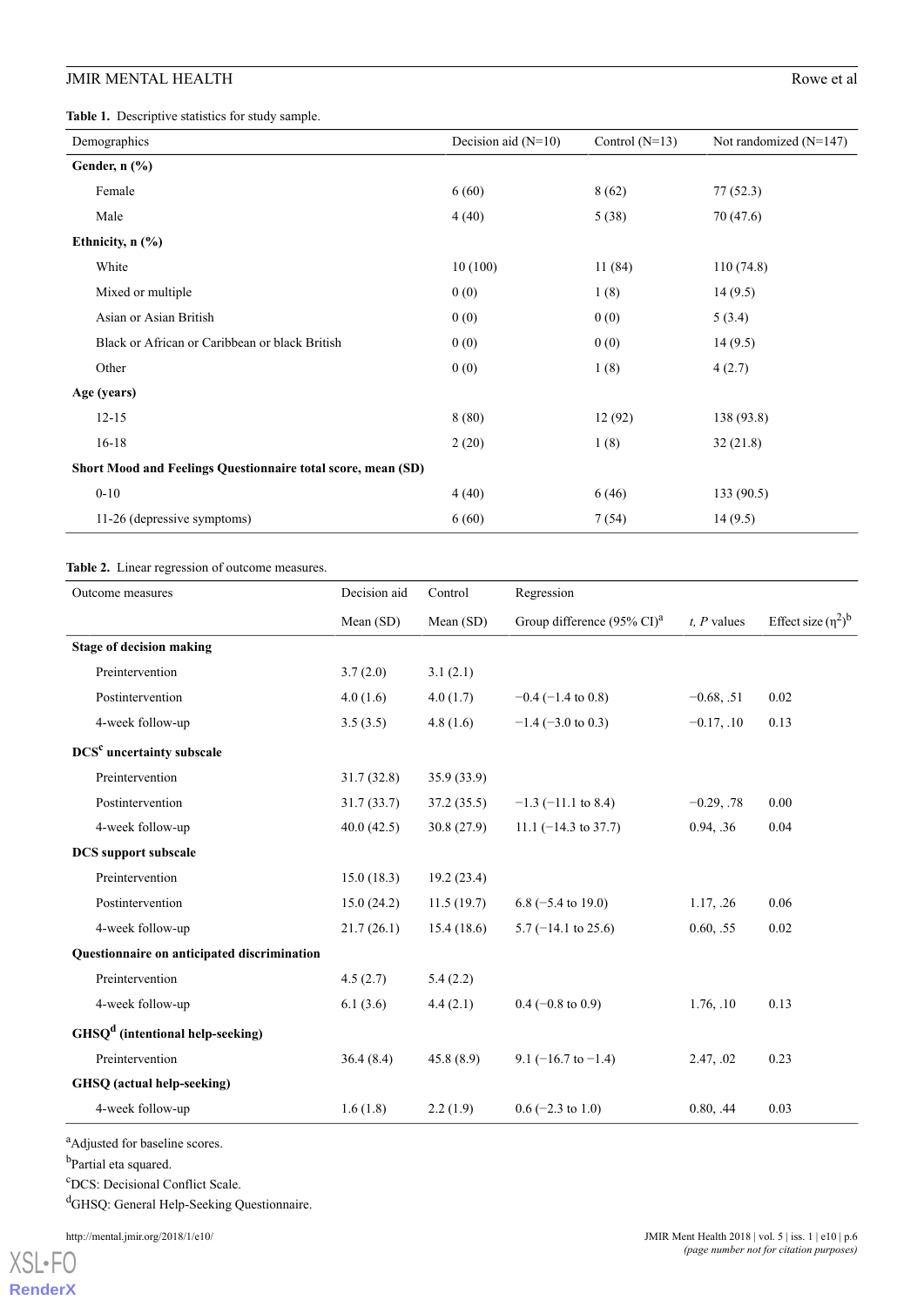Of the 23 who had self-harmed in the past year, 6 (26%) had never disclosed their self-harm, and of the 17 that had previously disclosed, 9 (53%) had found the support helpful. Friends and family were the most common sources of disclosure (n=11).

Descriptive data on outcome measures are presented in [Table](#page-5-1) [2.](#page-5-1) There was no difference is completion rates and minimal difference in the administration time of the measures. CIs around the coefficient estimates were very wide indicating, as anticipated, that the study was underpowered to detect significant differences.

#### *Acceptability of the Intervention*

All 10 young people (100%, 10/10) randomized to the intervention stated (1) they would follow the DA advice, (2) it had changed their attitude regarding help-seeking behavior, and (3) they would recommend the DA to others that are self-harming. No adverse events were reported as a result of using the DA.

#### **Qualitative Findings**

#### *Participant Characteristics*

A total of 14 young people were interviewed, comprising 9 trial participants (8 DA, 1 control) and 5 not reporting self-harming behavior [\(Table 3](#page-7-0)). Interviews lasted between 8 to 45 min. Three members of school staff (the school counselor, deputy head teacher and safeguarding officer, and a teacher) and 5 parents or carers were interviewed (all of whom had consented to their child's participation), with interviews lasting between 8 to 15 min.

The major themes were (1) Reason for participation, (2) Views and experiences of the intervention, and (3) Feasibility of delivering the intervention and conducting an RCT in a school setting.

#### *Reasons for Participation*

Study participation was discussed in the context of facilitators and barriers, namely, encouragement from others, a financial incentive, and stigma. Support from peers, the school counselor, and parents or carers were reported to be key factors in the decision to participate, as was the financial reward.

Anonymity, confidentiality, trust, and judgment were discussed independently and in relation to each other and appeared to play a key role in the young person's decision to participate in this research and disclose self-harming behavior. For example, confidentiality was referred to as both a facilitator and barrier to study participation and disclosure of self-harm; some students were not concerned about confidentiality and saw participation as an opportunity to get support; others felt that the possibility of other adults and young people discovering participation prevented involvement and disclosure, as illustrated in the following quote:

*Fear of all the...fear of parents finding out and fear of the school knowing, just walking around the school knowing that all of headship team know you've done something, just...and you, kind of, give...it's the stigma around it, really.* [Student 11, nonself-harm]

Many young people interviewed had chosen not to discuss self-harm before study participation, with several reasons reported including lack of time, embarrassment, and not feeling ready for disclosure and possible professional support and intervention. Timing in relation to the young person being ready to seek support was a key factor for their decision on whether or not to take part in the study, as illustrated in the following quote:

*...it (self-harming) just started escalating and then...I think the survey came at the right time for me because otherwise something, it could have gone anywhere.* [Student 5, self-harm]

Both those who had indicated and those who had not indicated self-harm reported that belonging to a larger group of participants also facilitated the decision to participate, and this was also discussed in the context of helping others who may have been going through the same thing as them, as illustrated in the following quote:

*I know people that do self-harm, and I think it might be helpful for them, because they might get the support that they need through it.* [Student 14, nonself-harm]

Wider coverage of the study around the school and in the community to raise awareness of the research but also the prevalence of self-harm and mental health issues in young people was recommended to encourage participation and disclosure.

## *Views and Experiences of the Intervention*

Young people reported a preference for a computer-based intervention and found the DA to be "*quick*" and "*easy to use.*" It was largely described as clear and comprehensive, although some students did report that it could be better tailored for younger students in terms of phrasing of language and interactivity. There were several other recommendations on how the intervention could be improved.

These included changing some aspects of the interface and language of the questions to make it clearer, broadening the scope of the DA so it was relevant to other mental health problems such as depression and anxiety, making the DA more widely available (to the general public), providing more information about the help-seeking options (eg, "what does a psychologist do?"), and embedding the tool within a general mental well-being context (eg, providing psychoeducation about mental health issues to young people and how to manage distress) so it could potentially reduce the stigma and isolation around self-harm and mental illness.

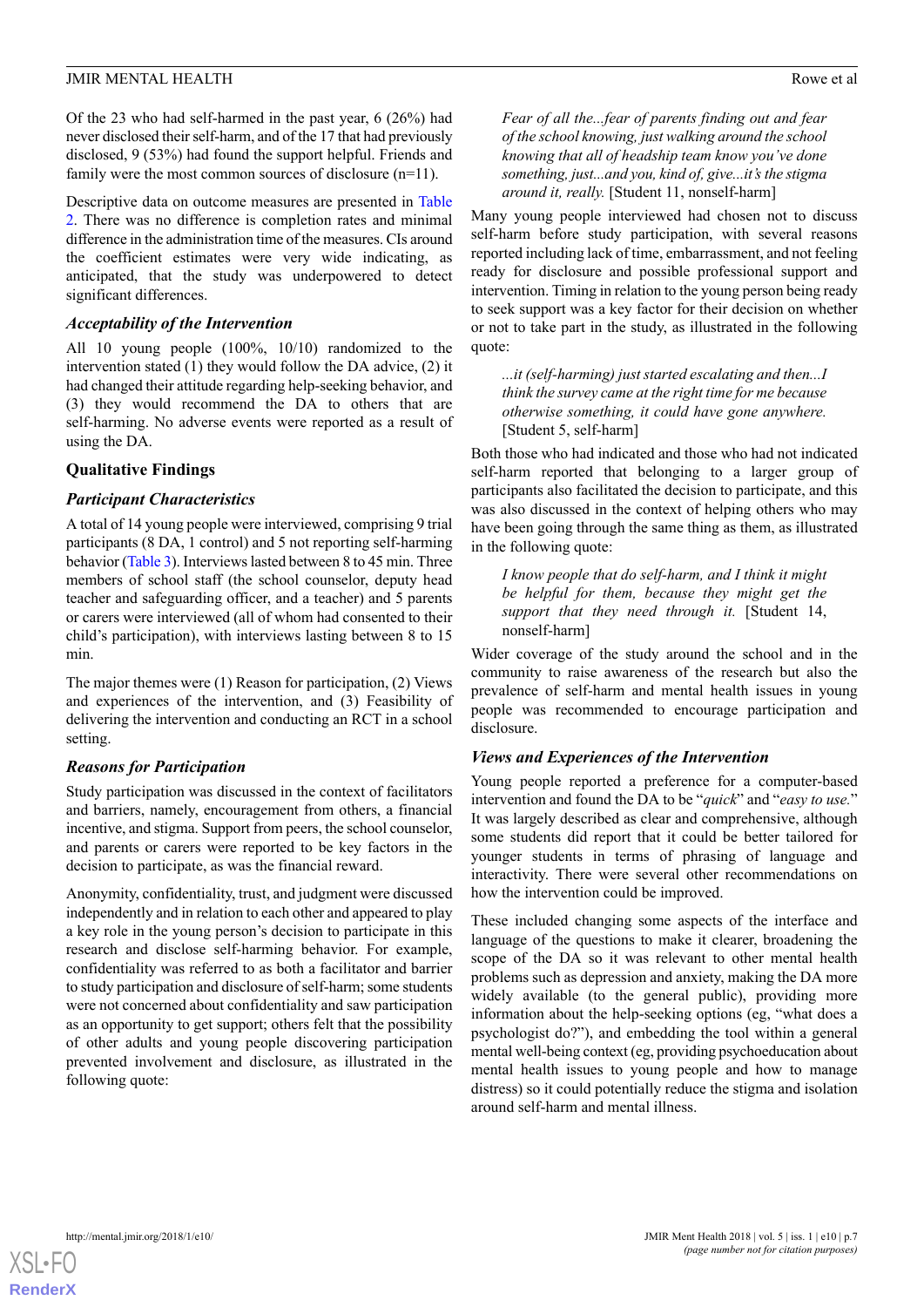#### JMIR MENTAL HEALTH Rowe et al.

<span id="page-7-0"></span>**Table 3.** Participant demographics and characteristics for qualitative interviews.

| Student ID     | Gender, female (F) or male (M) | Age range (years) | Self-harm $(SH)^a$ or nonself-harm (non-SH) <sup>b</sup> |
|----------------|--------------------------------|-------------------|----------------------------------------------------------|
| 1              | M                              | $12 - 15$         | SH                                                       |
| $\overline{c}$ | $\boldsymbol{\mathrm{F}}$      | $12 - 15$         | $\operatorname{SH}$                                      |
| 3              | F                              | $12 - 15$         | SH                                                       |
| 4              | F                              | $12 - 15$         | SН                                                       |
| 5              | $\boldsymbol{\mathrm{F}}$      | $12 - 15$         | SH                                                       |
| 6              | M                              | $12 - 15$         | SH                                                       |
| 7              | M                              | $12 - 15$         | SH                                                       |
| 8              | M                              | $16 - 18$         | SН                                                       |
| 9              | $\mathbf F$                    | $12 - 15$         | SH                                                       |
| 10             | $\boldsymbol{\mathrm{F}}$      | $12 - 15$         | Non-SH                                                   |
| 11             | M                              | $16 - 18$         | $Non-SH$                                                 |
| 12             | $\boldsymbol{\mathrm{F}}$      | $12 - 15$         | Non-SH                                                   |
| 13             | M                              | $12 - 15$         | Non-SH                                                   |

<sup>a</sup>Randomized.

b<sub>Not randomized.</sub>

For those who had self-harmed, the intervention (or participating in the study) provided the space to think about their behavior and the opportunity to open a dialogue about it, and for those who hadn't, it raised awareness of self-harming behavior and potential sources of support, as illustrated in the following quotes:

14 M 12-15 Non-SH

*It kind of made me, that's kind of when I stopped feeling suicidal really as much as I did, but I haven't stopped completely* [Student 9, self-harm]

*Well it definitely made me think, like, about the situations and self-harm a lot more. Like, I think if I never came to the study, I don't think that would ever have crossed my mind, or anything* [Student 6, self-harm]

For those who had reported self-harm and been randomized to the DA, this was also in the context of identifying different sources of support previously unknown to them, reducing the potential shame and judgment associated with disclosing behavior and seeking professional support. Participation also acted as a signpost to other potentially useful sources such as telephone helplines and online sources for some young people.

Postintervention outcomes were discussed in the context of the participant's survey responses and whether the DA recommendation was what they were expecting and if they felt they were able to follow the advice of the DA. Although some young people were expecting the outcome, others reported being surprised by the recommended option, as illustrated in the following quotes:

*Yes. It was useful because I think the GP came quite high up, which is...No, because I didn't really know about, that you could get, like, help from the GP. So I thought that was quite interesting. I, you know, if*

[XSL](http://www.w3.org/Style/XSL)•FO **[RenderX](http://www.renderx.com/)**

*anything happens I can just pop down the road to the GP practice* [Student 7, self-harm]

*Because like, I wouldn't really talk to my mum for example, and then when it came up on that I was like, really?* [Student 2, self-harm]

Reports were mixed on whether participants chose to follow the advice of the DA (this was particularly the case if a professional help-seeking option was recommended), which is contradictory to what they indicated in the free-text of the survey, post intervention (where they had all indicated they would follow the advice of the DA), as illustrated in the following quote:

*I talked to my very close friends. I didn't get to see my GP, but I talked to my mum and my dad about it.* [Student 1, self-harm]

Some young people described experiencing some cognitive-affective and post intervention behavioral change as a result of completing the DA, including increased awareness of different sources of support previously unknown to them, empowerment, self-reflection, reducing the potential shame and judgment associated with disclosing behavior, and help-seeking. However, others did not feel it had changed anything specific, as illustrated in the following quote:

*What have I done? I've watched like, videos on YouTube of how to like, calm yourself down. So like crushing ice and cuddling a soft toy and things* [Student 2, self-harm]

Seeking professional support was largely discussed in reference to meeting the school counselor as a part of the safety protocol, which helped some young people identify alternative coping strategies in response to distress, as illustrated in the following quote: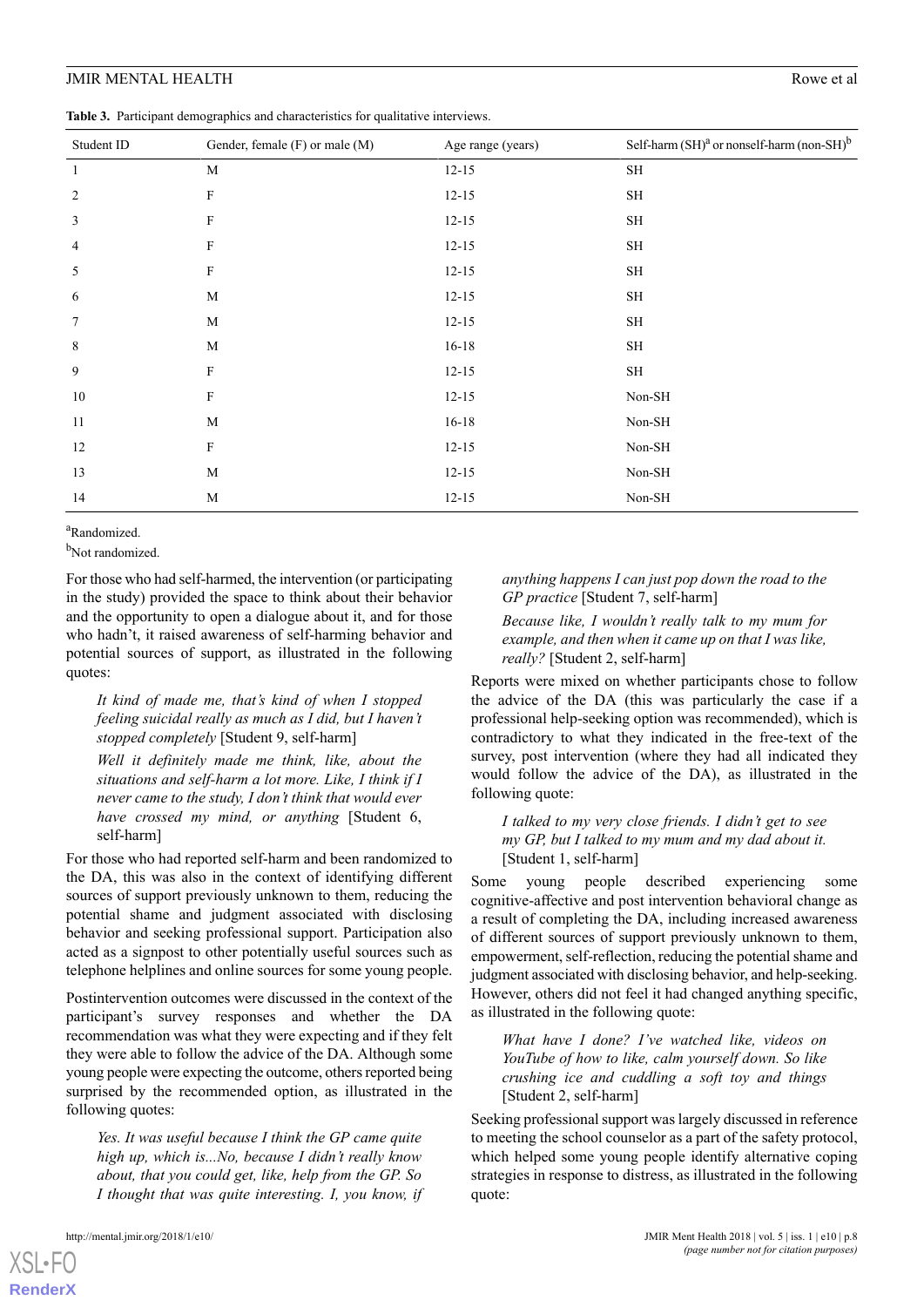*And it's been really interesting all this, and I've learnt about how to get help for self-harm, what to do. It's also tied me into the school counsellor which is really helpful for me. I think that was more beneficial because I could have easily just slipped back and things have gone worse again, but it's good that you guys are keeping tabs on me* [Student 7, self-harm]

## *Feasibility of Delivering the Intervention and Conducting a Randomized Controlled Trial in a School Setting*

The majority of participants reported that recruitment, completing the survey, and follow-up were straightforward and short processes and enjoyed participating in topical research.

The study, which required a room with a computer and Internet connection to complete the questionnaire and intervention, was not found to be too burdensome on resources. Furthermore, the school counselor, to whom all the randomized students were referred, did not feel that the study placed a significant burden on their workload. A member of staff reported that the schools participation in the study showed its commitment to addressing issues around mental health, as illustrated in the following quote:

*I think that then that's highlighted issues that, kind of, maybe needed to be talked about more to do with self-harm, anxiety, mental health in general, so I think that's been really a positive part of it, and promoting...yes, promoting, kind of, awareness of...* [School staff member]

Parents also thought that the school setting was an appropriate place to deliver the intervention, as illustrated in the following quote:

*I mean, I think, yes, all young people on the whole are in school and not many go to seek help and you kind of have to make it easy for people to, you know, get support where they are and where they're spending time and where there is, you know, some kind of safe environment around them* [Parent or carer]

Despite these comments, the response from parents or carers giving consent for us to invite their children to this study was low. Interviewed parents or carers thought that this may be because some parents believed the topic of self-harm was not relevant to their children; staff speculated that this may have been because of anxiety around "contagion" of self-harm, as illustrated in the following quote:

*I think it was mainly just around the anxiety and then the idea that the, sort of, contagion effect that, oh, yes, if I say yes to this, then it's going to actually make it happen or make my child feel this, this, or make them self-harm or maybe if they're a part of it, then them and their friends, it'll, sort of, spread, but I think mainly around anxiety* [School staff member]

Areas for improvement (and so it might facilitate better engagement from parents) were similar to the recommendations given by the young people participating in these interviews. An additional suggestion was providing resources to parents or carers on increasing resilience and identifying or managing self-harming behavior in their children.

# *Discussion*

#### **Principal Findings**

Undertaking self-harm research in a school setting is challenging. Although we recruited 81.7% (170/208) of young people into the study whose parents had given consent (13.5% of whom had self-harmed in the past year), fewer than 1 in 5 parents consented to us contacting their child. We were able to follow up all participants 4 weeks post intervention with no dropouts or missing data. The impact on school resources (eg, the school counselor's workload) was minimal, and the school reported that the study promoted the awareness of mental health issues and services available to students.

The sample size was too small and CI's too wide to make assumptions about the required sample size for a larger RCT. Findings were inconsistent between the survey and interviews on whether or not young people would follow the help-seeking recommendations from the DA, particularly if a professional option was recommended. This suggests the possibility of acquiescence bias.

Overall, those that were randomized to the DA found the intervention acceptable and would recommend it to other people that were self-harming. There were no differences in the measures, and all would be potentially appropriate for use in a larger future trial.

#### **Strengths and Limitations**

In addition to underrecruitment and small sample size, this study had several other limitations. Our safeguarding procedures may have reduced participation in the study and indeed enforced a help-seeking option (ie, referral to a school counselor). This was included in the protocol to maintain the safety of all trial participants who were considered to be a particularly vulnerable group on account of their age and the occurrence of their self-harm. However, the inclusion of this procedure may have dissuaded young people from answering the self-harm screening question honestly if they did not want the school or their parents to find out about their behavior. As all trial participants were referred to the school counselor, any impact of the DA may have been obscured.

We did not control for the effects of simply interacting with the Internet. Participants in the intervention group interacted with live content on a Web page, whereas those in the control condition interacted with static content. Research suggests that interaction with technologies can affect group decision making [[24\]](#page-11-5). Further investigation is necessary to explore whether this is also the case at an individual level. The 4-week follow-up was short and did not allow sufficient time to assess change in decision making or help-seeking behavior. We collected limited information on self-harm behavior, such as frequency, type, and severity, and we were unable to obtain any qualitative information from nonconsenting parents.

There were a number of strengths in this feasibility trial. First, rates of self-harm were around those expected at 13.5% [[2\]](#page-10-1),

[XSL](http://www.w3.org/Style/XSL)•FO **[RenderX](http://www.renderx.com/)**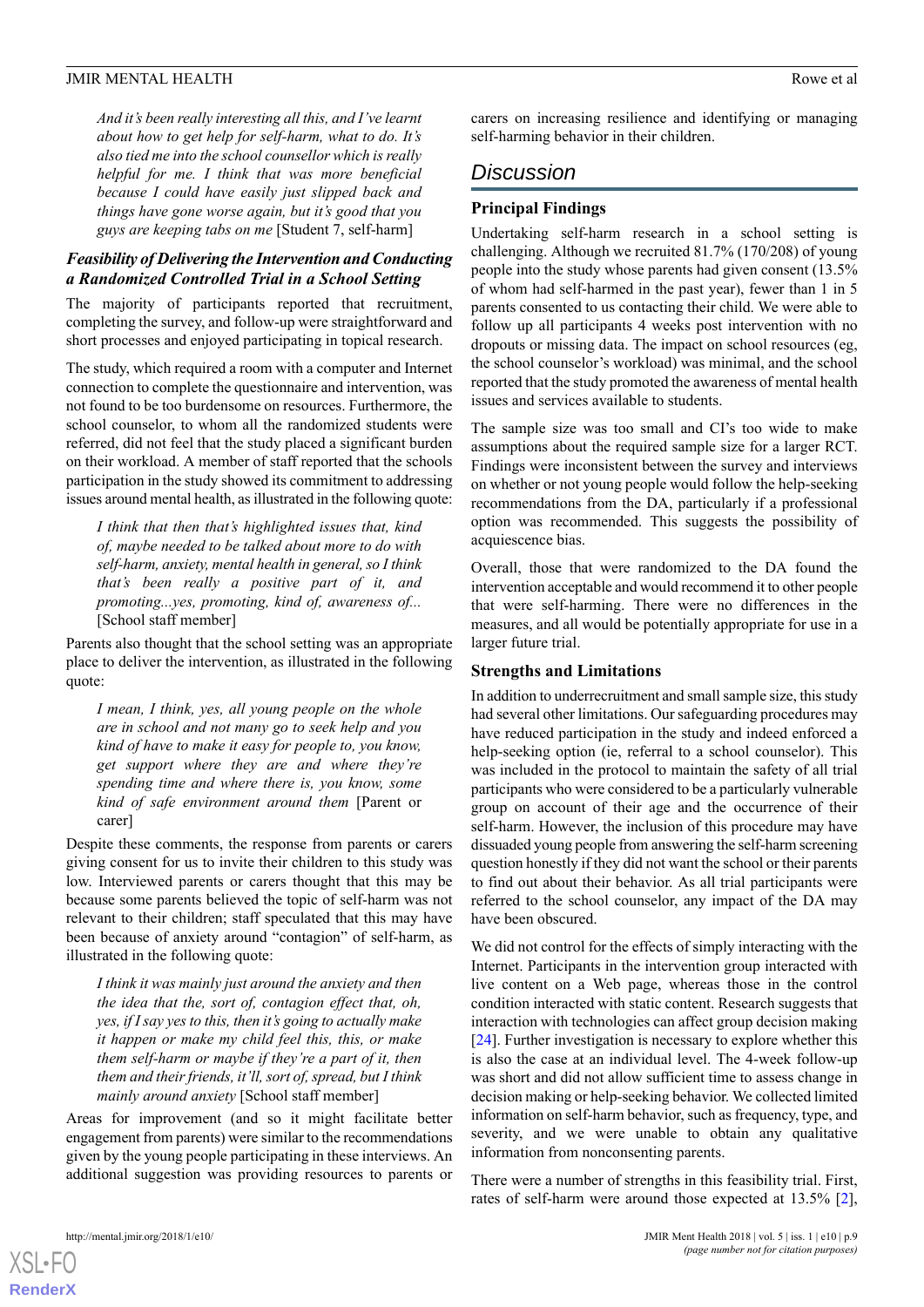suggesting that any negative impact of the safeguarding protocol was minimal within the sample recruited. Second, by indirectly including the school counselor as part of the intervention, we created a safe, pragmatic approach to the implementation of the DA in a school setting. E-mental health interventions have been shown to be effective tools; however, they often suffer from poor engagement from service users [\[25](#page-11-6)]. It has been suggested that including a face-to-face element can improve adherence and outcomes  $[26,27]$  $[26,27]$  $[26,27]$ . Third, qualitative interviews with students (both randomized and nonrandomized), parents or carers, and staff provided a deeper understanding of their views and experience of the DA and the process or implementation of conducting an RCT in a school setting. This helps us plan further developmental work to the DA and changes in future study design.

## **Implications for Future Research**

Although it is best practice to obtain parental consent ("active consent") before the involvement of young people's participation in a study, previous research shows that this lowers response rates by 40% to 67% compared with passive consent (eg, opt out) and results in decreased participation in school surveys by at-risk groups [[28\]](#page-11-9). This raises several important ethical issues: (1) is the topic of self-harm one for which mature and competent young people should be able to give consent without prior consent from their parents? (2) should research in the area of self-harm be automatically categorized as above the threshold of minimal-risk research? and (3) is the importance of the topic sufficiently high and the research so hampered by the current ethical safeguards that more harm is caused by the safeguards (as they effectively make it impossible to create an evidence base for this public health problem) than they benefit?

The mature-minor principle ("Gillick competency") acknowledged by the United Kingdom and the United States recognizes children's rights to consent to their own medical treatment without parental consent, if they have been deemed

competent, based on their level of maturity rather than their age [[29\]](#page-11-10). This extends to a research context whereby the Council for International Organizations of Medical Sciences refers to the waiving of parental consent in studies exploring adolescent's beliefs and sexual behaviors or recreational drug use if it puts young people at risk of questioning or intimidation by their parents [\[30](#page-11-11),[31\]](#page-11-12). However, there is the need to balance the right to autonomy and access to participating in research with the risk of harm. In the case of self-harm research, this is usually considered above the threshold of minimal-risk; however, there is a lack of evidence supporting possible adverse effects of intervention studies on suicidal behavior [\[32](#page-11-13),[33\]](#page-11-14). Previous research suggests school-based interventions targeting suicidal behavior do not pose a risk of harm and may promote mental health awareness and reduce suicidal behaviors [\[34](#page-11-15),[35\]](#page-11-16).

The complex issues around youth health research ethics are ongoing [[31](#page-11-12)[,36](#page-11-17)] and evident in the limitations of our feasibility trial. Research ethics committees may need to show greater flexibility in their interpretation of the guidelines around the necessity of parental consent for young people participating in self-harm research. Without this, we fear that research in the area will continue to be hampered by low response rates.

Going forward, further development of the DA may benefit from considering models of decision making within adolescent populations. Models that theoretically underpin the design of DAs have been confined to clinical decisions and settings and are largely based on adults; there is some evidence to suggest differences in decision-making processes between adolescents and adults [\[37](#page-11-18)]. The utility of the DA could be enhanced by including self-harm ideation. Adolescents who have thoughts of self-harm but have not engaged in self-harming behavior may be unaware of the benefits of seeking help, and the DA could potentially provide them with useful information on available support. Finally, if we are able to show proof of concept for a DA regarding help-seeking for self-harm, we can explore its applicability for other mental disorders.

#### **Acknowledgments**

The DASH study was funded by a grant from Guy's and St Thomas' charity (PI: Moran; project code: MAJ120701).

The authors would like to express their gratitude to Lorenzo Gordon and Mark Clements from Maldaba Ltd who provided the Annalisa and Elicia software used for the decision aid, randomization, support and advice regarding the development of the decision aid, and study methodology. PM was also supported by the National Institute for Health Research Biomedical Research Centre at University Hospitals Bristol National Health Service Foundation Trust and the University of Bristol. MS was supported by the NIHR Nottingham Biomedical Research Centre.

The authors would like to thank Sue Minto and David Weatherall, members of ChildLine for their contributions to the project management group and methodological advice.

Particular thanks goes to Emily Sargent, Simon Williams, and the students and staff that helped with the development and piloting of the decision aid.

The authors would like to specially thank John Hodsoll from King's College London and Rebecca Jones from University College London for their advice and guidance regarding the statistics.

The authors would like to acknowledge and thank Professor Mike Crawford, Dr Becky Mars, and the other members of the trial steering committee for their advice and support.

**[RenderX](http://www.renderx.com/)**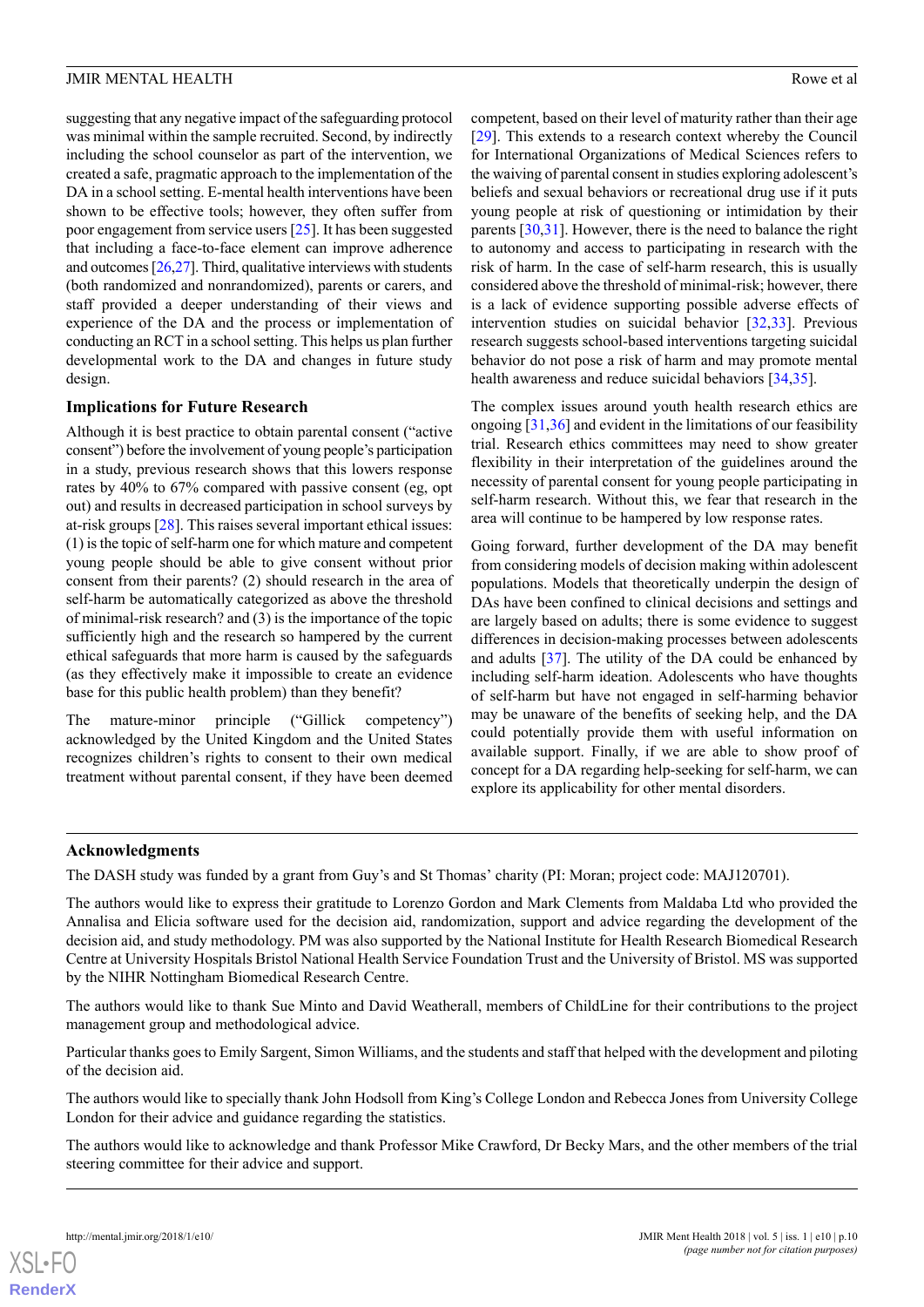## **Conflicts of Interest**

None declared.

## <span id="page-10-11"></span>**Multimedia Appendix 1**

Demonstration of decision-aid "My Self-Help Tool".

[[MP4 File \(MP4 Video\), 37MB](http://mental.jmir.org/article/downloadSuppFile/8098/53792) - [mental\\_v5i1e10\\_app1.mp4](http://mental.jmir.org/article/downloadSuppFile/8098/53792) ]

# **Multimedia Appendix 2**

CONSORT‐EHEALTH checklist (V 1.6.1).

[[PDF File \(Adobe PDF File\), 65KB](http://mental.jmir.org/article/downloadSuppFile/8098/53794) - [mental\\_v5i1e10\\_app2.pdf](http://mental.jmir.org/article/downloadSuppFile/8098/53794) ]

## <span id="page-10-0"></span>**References**

- <span id="page-10-1"></span>1. Moran P, Coffey C, Romaniuk H, Olsson C, Borschmann R, Carlin JB, et al. The natural history of self-harm from adolescence to young adulthood: a population-based cohort study. Lancet 2012 Jan 21;379(9812):236-243 [\[FREE Full text\]](http://linkinghub.elsevier.com/retrieve/pii/S0140-6736(11)61141-0) [doi: [10.1016/S0140-6736\(11\)61141-0\]](http://dx.doi.org/10.1016/S0140-6736(11)61141-0) [Medline: [22100201\]](http://www.ncbi.nlm.nih.gov/entrez/query.fcgi?cmd=Retrieve&db=PubMed&list_uids=22100201&dopt=Abstract)
- <span id="page-10-2"></span>2. Ougrin D, Tranah T, Leigh E, Taylor L, Asarnow JR. Practitioner review: self-harm in adolescents. J Child Psychol Psychiatry 2012 Apr;53(4):337-350. [doi: [10.1111/j.1469-7610.2012.02525.x\]](http://dx.doi.org/10.1111/j.1469-7610.2012.02525.x) [Medline: [22329807](http://www.ncbi.nlm.nih.gov/entrez/query.fcgi?cmd=Retrieve&db=PubMed&list_uids=22329807&dopt=Abstract)]
- <span id="page-10-3"></span>3. McManus SB. 2016. Mental health and wellbeing in England: Adult Psychiatric Morbidity Survey 2014 URL: [https://digital.](https://digital.nhs.uk/catalogue/PUB21748) [nhs.uk/catalogue/PUB21748](https://digital.nhs.uk/catalogue/PUB21748) [accessed 2018-01-22] [\[WebCite Cache ID 6weo5GNVB\]](http://www.webcitation.org/6weo5GNVB)
- <span id="page-10-4"></span>4. Rowe S, French RS, Henderson C, Ougrin D, Slade M, Moran P. Help-seeking behaviour and adolescent self-harm: a systematic review. Aust N Z J Psychiatry 2014 Dec;48(12):1083-1095. [doi: [10.1177/0004867414555718\]](http://dx.doi.org/10.1177/0004867414555718) [Medline: [25335872](http://www.ncbi.nlm.nih.gov/entrez/query.fcgi?cmd=Retrieve&db=PubMed&list_uids=25335872&dopt=Abstract)]
- <span id="page-10-6"></span><span id="page-10-5"></span>5. Drug and Therapeutics Bulletin. An introduction to patient decision aids. Br Med J 2013 Jul 23;347:f4147. [doi: [10.1136/bmj.f4147\]](http://dx.doi.org/10.1136/bmj.f4147) [Medline: [23881944](http://www.ncbi.nlm.nih.gov/entrez/query.fcgi?cmd=Retrieve&db=PubMed&list_uids=23881944&dopt=Abstract)]
- 6. The Ottawa Hospital. Patient Decision Aids URL: <https://decisionaid.ohri.ca/> [accessed 2018-01-18] [[WebCite Cache ID](http://www.webcitation.org/6wZ7NVkJ4) [6wZ7NVkJ4](http://www.webcitation.org/6wZ7NVkJ4)]
- <span id="page-10-7"></span>7. Stacey D, Légaré F, Col NF, Bennett CL, Barry MJ, Eden KB, et al. Decision aids for people facing health treatment or screening decisions. Cochrane Database Syst Rev 2014 Jan 28(1):CD001431. [doi: [10.1002/14651858.CD001431.pub4\]](http://dx.doi.org/10.1002/14651858.CD001431.pub4) [Medline: [24470076](http://www.ncbi.nlm.nih.gov/entrez/query.fcgi?cmd=Retrieve&db=PubMed&list_uids=24470076&dopt=Abstract)]
- <span id="page-10-8"></span>8. Brinkman W, Hartl MJ, Poling LM, Shi G, Zender M, Sucharew H, et al. Shared decision-making to improve attention-deficit hyperactivity disorder care. Patient Educ Couns 2013 Oct;93(1):95-101 [[FREE Full text\]](http://europepmc.org/abstract/MED/23669153) [doi: [10.1016/j.pec.2013.04.009](http://dx.doi.org/10.1016/j.pec.2013.04.009)] [Medline: [23669153](http://www.ncbi.nlm.nih.gov/entrez/query.fcgi?cmd=Retrieve&db=PubMed&list_uids=23669153&dopt=Abstract)]
- <span id="page-10-10"></span><span id="page-10-9"></span>9. Simmons M, Elmes A, McKenzie JE, Trevena L, Hetrick SE. Right choice, right time: evaluation of an online decision aid for youth depression. Health Expect 2017 Aug;20(4):714-723 [\[FREE Full text\]](http://europepmc.org/abstract/MED/27748004) [doi: [10.1111/hex.12510\]](http://dx.doi.org/10.1111/hex.12510) [Medline: [27748004](http://www.ncbi.nlm.nih.gov/entrez/query.fcgi?cmd=Retrieve&db=PubMed&list_uids=27748004&dopt=Abstract)]
- <span id="page-10-12"></span>10. Dolan J. Multi-criteria clinical decision support: a primer on the use of multiple criteria decision making methods to promote evidence-based, patient-centered healthcare. Patient 2010;3(4):229-248 [[FREE Full text](http://europepmc.org/abstract/MED/21394218)] [doi: [10.2165/11539470-000000000-00000](http://dx.doi.org/10.2165/11539470-000000000-00000)] [Medline: [21394218\]](http://www.ncbi.nlm.nih.gov/entrez/query.fcgi?cmd=Retrieve&db=PubMed&list_uids=21394218&dopt=Abstract)
- <span id="page-10-13"></span>11. Rowe S, French RS, Henderson C, Ougrin D, Slade M, Moran P. Decisional support for young people who self-harm: protocol for a feasibility trial. BMJ Open 2016 Sep 28;6(9):e012161 [[FREE Full text\]](http://bmjopen.bmj.com/cgi/pmidlookup?view=long&pmid=27683517) [doi: [10.1136/bmjopen-2016-012161\]](http://dx.doi.org/10.1136/bmjopen-2016-012161) [Medline: [27683517](http://www.ncbi.nlm.nih.gov/entrez/query.fcgi?cmd=Retrieve&db=PubMed&list_uids=27683517&dopt=Abstract)]
- <span id="page-10-15"></span><span id="page-10-14"></span>12. French R, Cowan FM, Wellings K, Dowie J. The development of a multi-criteria decision analysis aid to help with contraceptive choices: My Contraception Tool. J Fam Plann Reprod Health Care 2014 Apr;40(2):96-101. [doi: [10.1136/jfprhc-2013-100699\]](http://dx.doi.org/10.1136/jfprhc-2013-100699) [Medline: [24265469\]](http://www.ncbi.nlm.nih.gov/entrez/query.fcgi?cmd=Retrieve&db=PubMed&list_uids=24265469&dopt=Abstract)
- <span id="page-10-16"></span>13. Angold A. Development of a short questionnaire for use in epidemiological studies of depression in children and adolescents. Int J Methods Psychiatr Res 1995;5(4):237-249 [\[FREE Full text](http://psycnet.apa.org/record/1996-02633-002)]
- <span id="page-10-17"></span>14. Ougrin D, Boege I. Brief report: the Self Harm Questionnaire: a new tool designed to improve identification of self harm in adolescents. J Adolesc 2013 Feb;36(1):221-225. [doi: [10.1016/j.adolescence.2012.09.006](http://dx.doi.org/10.1016/j.adolescence.2012.09.006)] [Medline: [23046733\]](http://www.ncbi.nlm.nih.gov/entrez/query.fcgi?cmd=Retrieve&db=PubMed&list_uids=23046733&dopt=Abstract)
- <span id="page-10-18"></span>15. O'Connor A. 2000. User Manual - Stage of Decision Making URL: [https://decisionaid.ohri.ca/docs/develop/user\\_manuals/](https://decisionaid.ohri.ca/docs/develop/user_manuals/um_stage_decision_making.pdf) [um\\_stage\\_decision\\_making.pdf](https://decisionaid.ohri.ca/docs/develop/user_manuals/um_stage_decision_making.pdf) [accessed 2018-01-18] [[WebCite Cache ID 6wZA9ZyHa\]](http://www.webcitation.org/6wZA9ZyHa)
- 16. Wilson C, Deane FP, Ciarrochi JV, Rickwood D. Measuring help seeking intentions: Properties of the General Help Seeking Questionnaire. CJC 2005;39(1):15-28 [[FREE Full text](https://search.proquest.com/docview/195809895?accountid=14511)]
- 17. Goodwin RD, Mocarski M, Marusic A, Beautrais A. Thoughts of self-harm and help-seeking behavior among youth in the community. Suicide Life Threat Behav 2013 Jun;43(3):305-312. [doi: [10.1111/sltb.12017\]](http://dx.doi.org/10.1111/sltb.12017) [Medline: [23379515\]](http://www.ncbi.nlm.nih.gov/entrez/query.fcgi?cmd=Retrieve&db=PubMed&list_uids=23379515&dopt=Abstract)
- 18. O'Connor A. decisionaid.ohri.ca. User Manual Decisional Conflict Scale URL: [https://decisionaid.ohri.ca/docs/develop/](https://decisionaid.ohri.ca/docs/develop/User_Manuals/UM_decisional_conflict.pdf) [User\\_Manuals/UM\\_decisional\\_conflict.pdf](https://decisionaid.ohri.ca/docs/develop/User_Manuals/UM_decisional_conflict.pdf) [accessed 2018-01-18] [[WebCite Cache ID 6wZAgPLAB](http://www.webcitation.org/6wZAgPLAB)]

[XSL](http://www.w3.org/Style/XSL)•FO **[RenderX](http://www.renderx.com/)**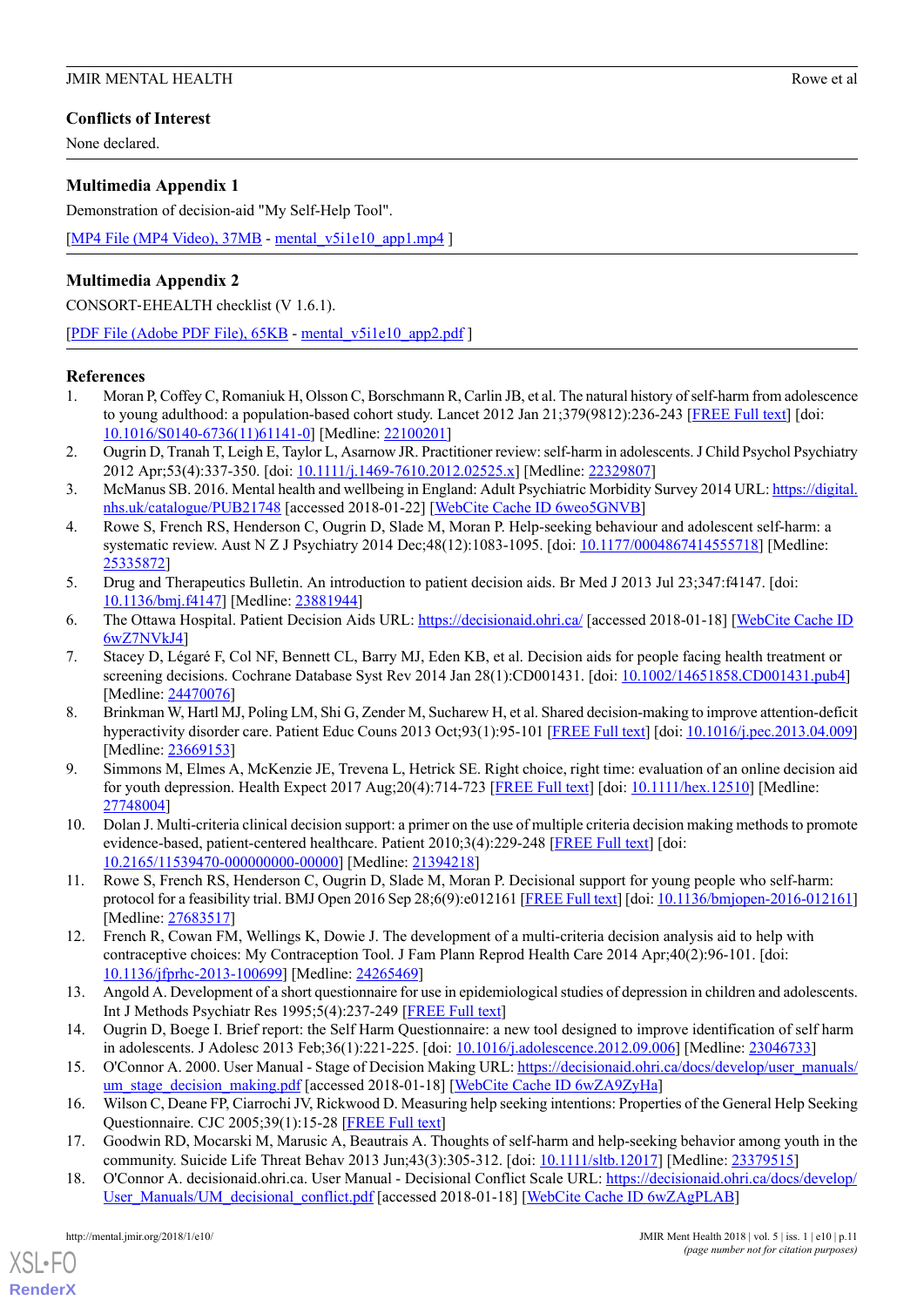## JMIR MENTAL HEALTH ROW EXAMPLE 2012 12:00 FOR THE ROW CONTROL ROW CONTROL ROW CONTROL ROW CONTROL ROW CONTROL ROW CONTROL ROW CONTROL ROW CONTROL ROW CONTROL ROW CONTROL ROW CONTROL ROW CONTROL ROW CONTROL ROW CONTROL ROW

- <span id="page-11-0"></span>19. Baetens I, Claes L, Muehlenkamp J, Grietens H, Onghena P. Non-suicidal and suicidal self-injurious behavior among Flemish adolescents: a web-survey. Arch Suicide Res 2011;15(1):56-67. [doi: [10.1080/13811118.2011.540467\]](http://dx.doi.org/10.1080/13811118.2011.540467) [Medline: [21294000](http://www.ncbi.nlm.nih.gov/entrez/query.fcgi?cmd=Retrieve&db=PubMed&list_uids=21294000&dopt=Abstract)]
- <span id="page-11-2"></span><span id="page-11-1"></span>20. O'Connor RC, Rasmussen S, Miles J, Hawton K. Self-harm in adolescents: self-report survey in schools in Scotland. Br J Psychiatry 2009 Jan;194(1):68-72 [\[FREE Full text\]](http://bjp.rcpsych.org/cgi/pmidlookup?view=long&pmid=19118330) [doi: [10.1192/bjp.bp.107.047704](http://dx.doi.org/10.1192/bjp.bp.107.047704)] [Medline: [19118330\]](http://www.ncbi.nlm.nih.gov/entrez/query.fcgi?cmd=Retrieve&db=PubMed&list_uids=19118330&dopt=Abstract)
- <span id="page-11-3"></span>21. Lancaster G, Dodd S, Williamson PR. Design and analysis of pilot studies: recommendations for good practice. J Eval Clin Pract 2004 May;10(2):307-312. [doi: [10.1111/j.2002.384.doc.x\]](http://dx.doi.org/10.1111/j.2002.384.doc.x) [Medline: [15189396](http://www.ncbi.nlm.nih.gov/entrez/query.fcgi?cmd=Retrieve&db=PubMed&list_uids=15189396&dopt=Abstract)]
- <span id="page-11-4"></span>22. Braun V, Clarke V. Using thematic analysis in psychology. Qual Res Psychol 2006 Jan;3(2):77-101 [[FREE Full text](http://dx.doi.org/10.1191/1478088706qp063oa)] [doi: [10.1191/1478088706qp063oa\]](http://dx.doi.org/10.1191/1478088706qp063oa)
- <span id="page-11-5"></span>23. QSR International. 2002. URL: http://www.gsrinternational.com/nvivo/nvivo-products [accessed 2018-01-18] [\[WebCite](http://www.webcitation.org/6wZBJFpTx) [Cache ID 6wZBJFpTx\]](http://www.webcitation.org/6wZBJFpTx)
- <span id="page-11-6"></span>24. Baltes B, Dickson M, Sherman M, Bauer C, LaGanke J. Computer-mediated communication and group decision making: a meta-analysis. Organ Behav Hum Decis Process 2002 Jan;87(1):156-179. [doi: [10.1006/obhd.2001.2961](http://dx.doi.org/10.1006/obhd.2001.2961)]
- <span id="page-11-7"></span>25. Dean J, Potts HW, Barker C. Direction to an internet support group compared with online expressive writing for people with depression and anxiety: a randomized trial. JMIR Mental Health 2016 May 17;3(2):e12. [doi: [10.2196/mental.5133\]](http://dx.doi.org/10.2196/mental.5133) [Medline: [27189142](http://www.ncbi.nlm.nih.gov/entrez/query.fcgi?cmd=Retrieve&db=PubMed&list_uids=27189142&dopt=Abstract)]
- <span id="page-11-8"></span>26. Helgadóttir FD, Menzies RG, Onslow M, Packman A, O'Brian S. Online CBT I: bridging the gap between eliza and modern online CBT treatment packages. Behav change 2012 Feb 22;26(04):245-253. [doi: [10.1375/bech.26.4.245](http://dx.doi.org/10.1375/bech.26.4.245)]
- <span id="page-11-9"></span>27. Musiat P, Tarrier N. Collateral outcomes in e-mental health: a systematic review of the evidence for added benefits of computerized cognitive behavior therapy interventions for mental health. Psychol Med 2014 Nov;44(15):3137-3150. [doi: [10.1017/S0033291714000245](http://dx.doi.org/10.1017/S0033291714000245)] [Medline: [25065947](http://www.ncbi.nlm.nih.gov/entrez/query.fcgi?cmd=Retrieve&db=PubMed&list_uids=25065947&dopt=Abstract)]
- <span id="page-11-10"></span>28. Esbensen F, Melde C, Taylor TJ, Peterson D. Active parental consent in school-based research: how much is enough and how do we get it? Eval Rev 2008 Aug;32(4):335-362. [doi: [10.1177/0193841X08315175](http://dx.doi.org/10.1177/0193841X08315175)] [Medline: [18441216\]](http://www.ncbi.nlm.nih.gov/entrez/query.fcgi?cmd=Retrieve&db=PubMed&list_uids=18441216&dopt=Abstract)
- <span id="page-11-11"></span>29. Santelli JS, Smith RA, Rosenfeld WD, DuRant RH, Dubler N, Morreale M, Society for Adolescent Medicine. Guidelines for adolescent health research. A position paper of the Society for Adolescent Medicine. J Adolesc Health 2003 Nov;33(5):396-409. [Medline: [14596961](http://www.ncbi.nlm.nih.gov/entrez/query.fcgi?cmd=Retrieve&db=PubMed&list_uids=14596961&dopt=Abstract)]
- <span id="page-11-12"></span>30. CIOMS. 2002. International Ethical Guidelines for Biomedical Research Involving Human Subjects: Geneva URL: [https:/](https://cioms.ch/wp-content/uploads/2016/08/International_Ethical_Guidelines_for_Biomedical_Research_Involving_Human_Subjects.pdf) [/cioms.ch/wp-content/uploads/2016/08/](https://cioms.ch/wp-content/uploads/2016/08/International_Ethical_Guidelines_for_Biomedical_Research_Involving_Human_Subjects.pdf) International Ethical Guidelines for Biomedical Research Involving Human Subjects.pdf [accessed 2018-01-18] [[WebCite Cache ID 6wZCYLWW3\]](http://www.webcitation.org/6wZCYLWW3)
- <span id="page-11-13"></span>31. Hiriscau E, Stingelin-Giles N, Wasserman D, Reiter-Theil S. Identifying ethical issues in mental health research with minors adolescents: results of a Delphi study. Int J Environ Res Public Health 2016 Dec 11;13(5) [\[FREE Full text\]](http://www.mdpi.com/resolver?pii=ijerph13050489) [doi: [10.3390/ijerph13050489](http://dx.doi.org/10.3390/ijerph13050489)] [Medline: [27187425\]](http://www.ncbi.nlm.nih.gov/entrez/query.fcgi?cmd=Retrieve&db=PubMed&list_uids=27187425&dopt=Abstract)
- <span id="page-11-14"></span>32. Gould MS, Marrocco FA, Kleinman M, Thomas JG, Mostkoff K, Cote J, et al. Evaluating iatrogenic risk of youth suicide screening programs: a randomized controlled trial. J Am Med Assoc 2005 Apr 06;293(13):1635-1643. [doi: [10.1001/jama.293.13.1635\]](http://dx.doi.org/10.1001/jama.293.13.1635) [Medline: [15811983](http://www.ncbi.nlm.nih.gov/entrez/query.fcgi?cmd=Retrieve&db=PubMed&list_uids=15811983&dopt=Abstract)]
- <span id="page-11-16"></span><span id="page-11-15"></span>33. Wasserman D, Hoven CW, Wasserman C, Wall M, Eisenberg R, Hadlaczky G, et al. School-based suicide prevention programmes: the SEYLE cluster-randomised, controlled trial. Lancet 2015 Apr;385(9977):1536-1544. [doi: [10.1016/S0140-6736\(14\)61213-7\]](http://dx.doi.org/10.1016/S0140-6736(14)61213-7)
- <span id="page-11-17"></span>34. Rudd M, Mandrusiak M, Joiner TE, Berman AL, Van Orden KA, Hollar D. The emotional impact and ease of recall of warning signs for suicide: a controlled study. Suicide Life Threat Behav 2006 Jun;36(3):288-295. [doi: [10.1521/suli.2006.36.3.288](http://dx.doi.org/10.1521/suli.2006.36.3.288)] [Medline: [16805656\]](http://www.ncbi.nlm.nih.gov/entrez/query.fcgi?cmd=Retrieve&db=PubMed&list_uids=16805656&dopt=Abstract)
- <span id="page-11-18"></span>35. Van Orden K, Joiner TE, Hollar D, Rudd MD, Mandrusiak M, Silverman MM. A test of the effectiveness of a list of suicide warning signs for the public. Suicide Life Threat Behav 2006 Jun;36(3):272-287. [doi: [10.1521/suli.2006.36.3.272\]](http://dx.doi.org/10.1521/suli.2006.36.3.272) [Medline: [16805655](http://www.ncbi.nlm.nih.gov/entrez/query.fcgi?cmd=Retrieve&db=PubMed&list_uids=16805655&dopt=Abstract)]
- 36. Sanci L, Sawyer SM, Weller PJ, Bond LM, Patton GC. Youth health research ethics: time for a mature-minor clause? Med J Aust 2004 Apr 05;180(7):336-338. [Medline: [15059054](http://www.ncbi.nlm.nih.gov/entrez/query.fcgi?cmd=Retrieve&db=PubMed&list_uids=15059054&dopt=Abstract)]
- 37. Blakemore S, Robbins TW. Decision-making in the adolescent brain. Nat Neurosci 2012 Sep;15(9):1184-1191. [doi: [10.1038/nn.3177](http://dx.doi.org/10.1038/nn.3177)] [Medline: [22929913](http://www.ncbi.nlm.nih.gov/entrez/query.fcgi?cmd=Retrieve&db=PubMed&list_uids=22929913&dopt=Abstract)]

# **Abbreviations**

**DA:** decision aid **DCS:** Decisional Conflict Scale **GHSQ:** General Help-Seeking Questionnaire **MCDA:** multi-criteria decision analysis **RCT:** randomized controlled trial